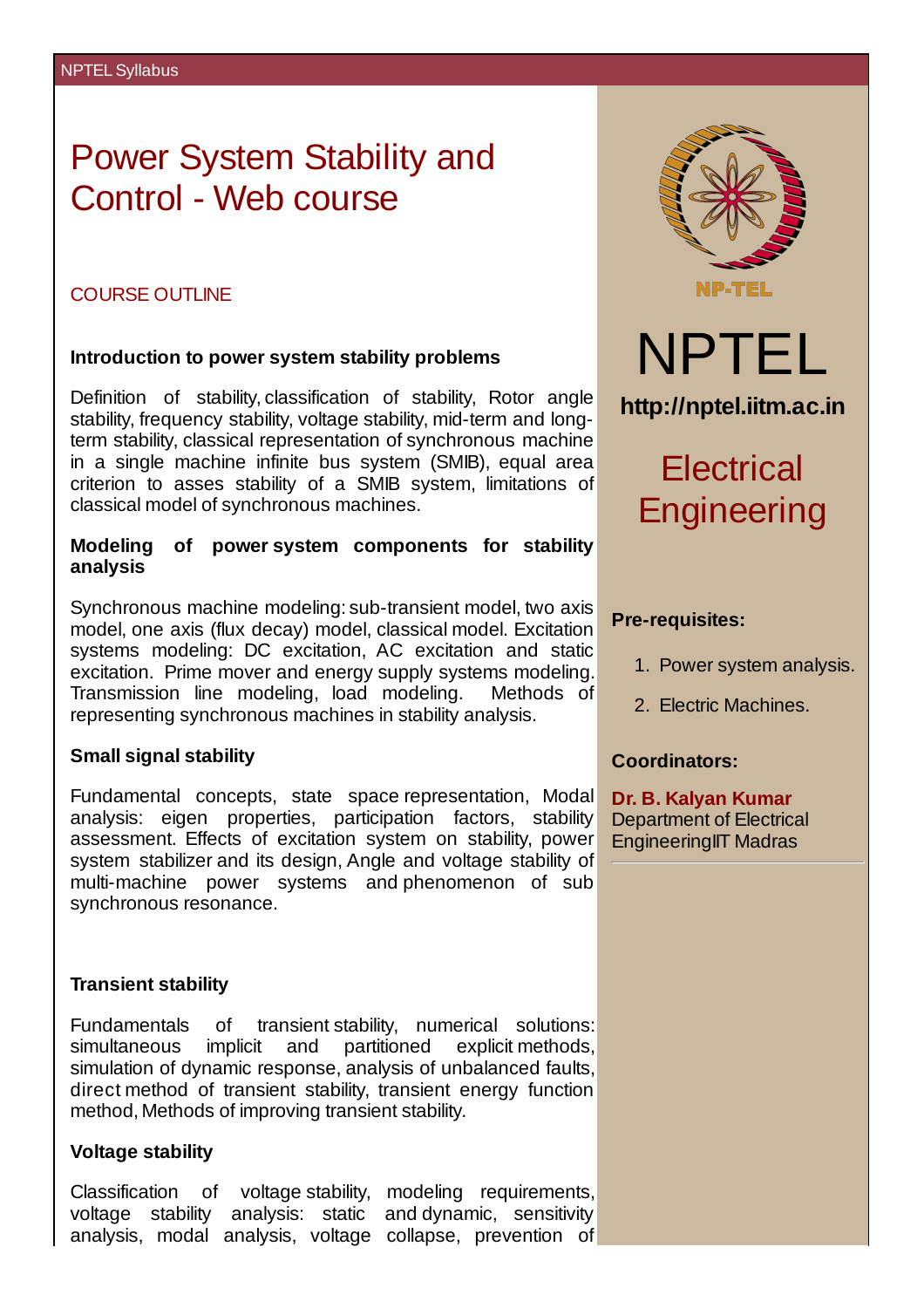## voltage collapse

### COURSE DETAIL

| SI.<br><b>No</b> | <b>Topic</b>                                                                                                                                         | No. of<br><b>Hours</b> |
|------------------|------------------------------------------------------------------------------------------------------------------------------------------------------|------------------------|
| $\mathbf{1}$     | Introduction to power system stability<br>problems.                                                                                                  | 04                     |
| 2                | Synchronous machine modeling.                                                                                                                        | 10                     |
| 3                | Turbine governor, exciter and load<br>modeling.                                                                                                      | 08                     |
| 4                | Small signal stability analysis- state space<br>representation, modal analysis.                                                                      | 08                     |
| 5                | Power system stabilizer and its design.                                                                                                              | 04                     |
| 6                | Transient stability analysis - numerical<br>solutions: simultaneous implicit and<br>partitioned explicit methods, simulation of<br>dynamic response. | 06                     |
| $\overline{7}$   | Analysis of unbalanced faults, direct<br>method of transient stability, transient<br>energy function method.                                         | 06                     |
| 8                | Phenomenon of sub synchronous<br>resonance, improving transient stability.                                                                           | 04                     |
| 9                | Classification of voltage stability, modeling<br>requirements, voltage stability analysis,<br>voltage collapse and its prevention                    | 06                     |
|                  | <b>Total</b>                                                                                                                                         | 56                     |

**References:**